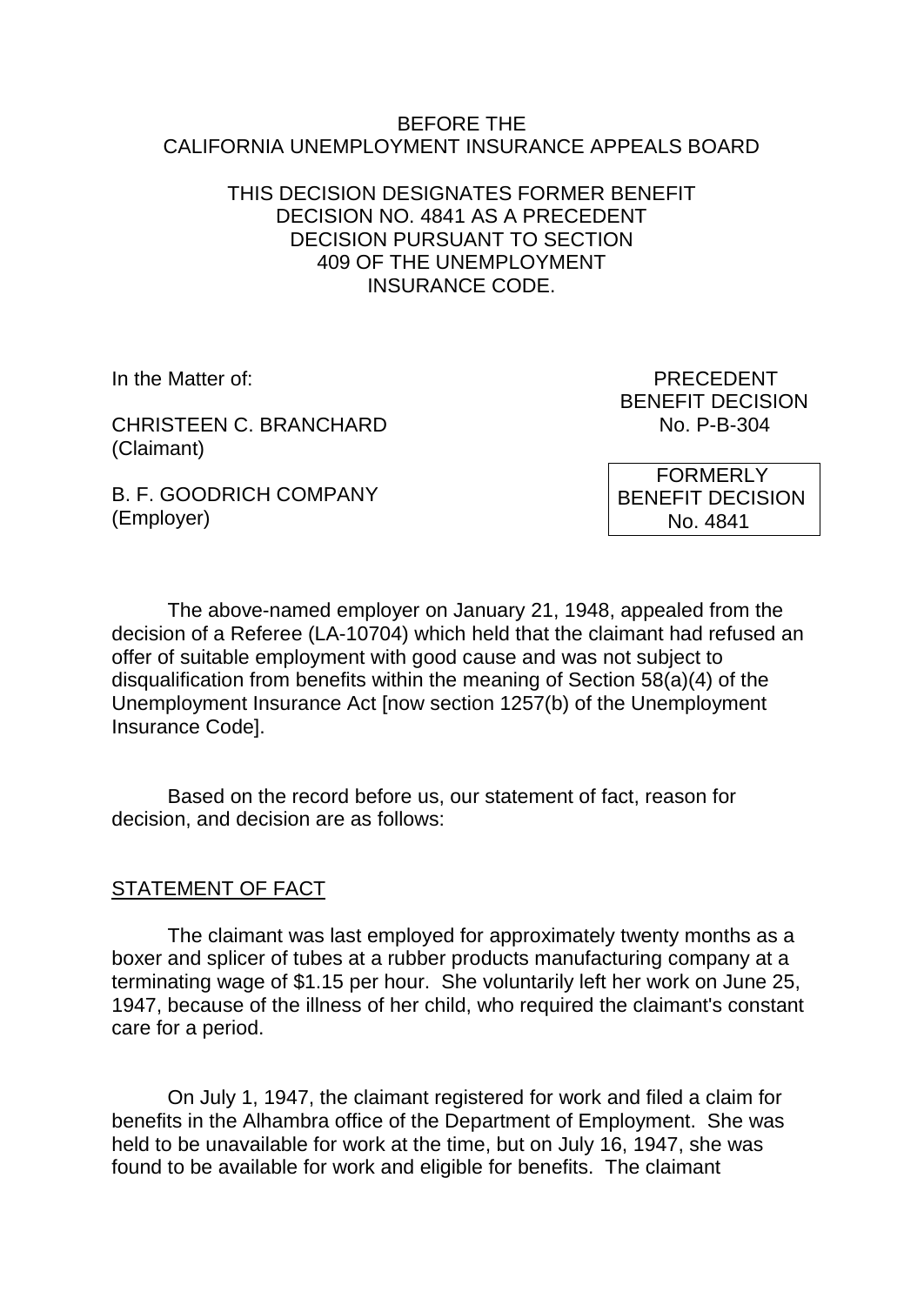P-B-304

had worked for the employer on the 6:00 p.m. to midnight shift. On November 10, 1947, the employer offered the claimant re-employment at the same work as she had performed previously, at a starting wage of 84½¢ per hour, which according to the employer, would have brought the claimant back to the rate of \$1.15 per hour within a few days because payment is on a piecework basis partially, and the claimant's former experience assured her of greater earnings. She was offered a choice of the 6:00 p.m. to midnight shift or the midnight to 6:00 a.m. shift.

On November 14, 1947, the claimant called at the employer's office and refused to accept the offer of employment because it involved night shift work. On November 18, 1947, the employer notified the Department of the claimant's refusal of an offer of employment and questioned the claimant's eligibility for benefits. On December 3, 1947, the Department issued a determination holding that the claimant had good cause for refusing the offer. The employer appealed to a Referee, who affirmed the determination of the Department.

The claimant testified that she left her former employment because her nine-year-old son was ill with rheumatic fever. At the time the offer of reemployment was made, the boy was recovered from the acute phase of his illness but still required careful watching to avoid conditions which might cause a relapse. The claimant stated that she was unwilling to accept night shift work because she wished to be home to care for the child at that time, particularly since she had no telephone in her home. She testified that her sister-in-law could care for the child during the day, so the claimant was free to accept daytime work. She placed no unreasonable restrictions upon her availability for such work, and a labor market for her services exists in the area.

The employer presented evidence that all work in the rubber industry is on a twenty-four hour per day basis and that seniority provisions of the collective bargaining agreement precluded offering the claimant any work on the day shift.

#### REASON FOR DECISION

Section 58(a)(4) of the Unemployment Insurance Act [now section 1257(b) of the code] provides for the disqualification of a claimant who fails to accept suitable employment without good cause.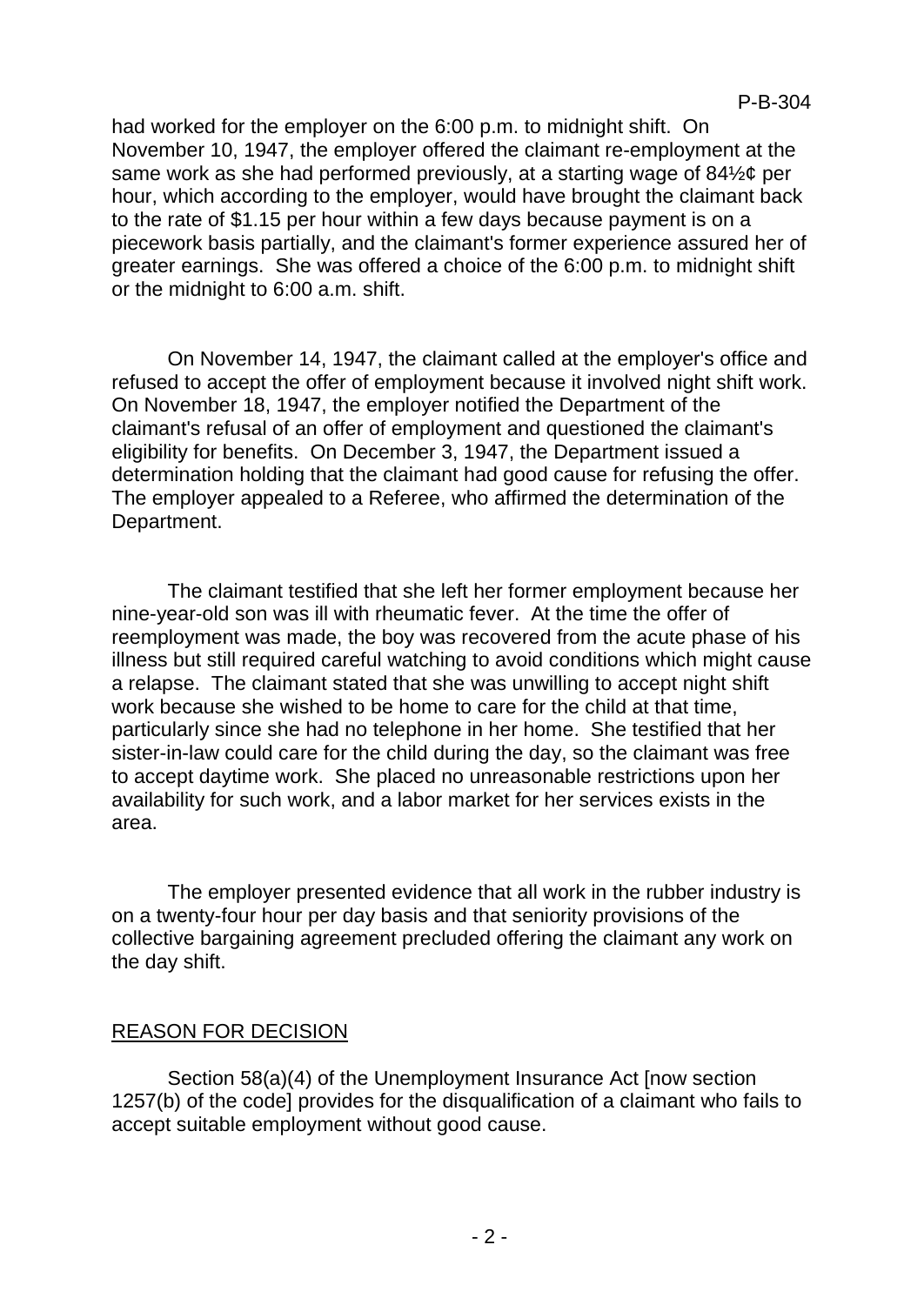In the instant case, there is no question that the work refused by the claimant on November 14, 1947, was suitable employment. It was the same work the claimant had performed most recently and was offered under substantially the same conditions of pay. In fact, the claimant does not contend that the work was not suitable but only that her personal domestic circumstances gave her good cause to refuse it.

It is our opinion that the claimant had good cause for refusing the offer of re-employment. In view of the serious illness which her child had recently suffered, and the known dangers of serious consequences following this type of illness if proper care is not given, the claimant's desire to be at home with her sick child in the evenings is understandable and based upon good cause. During the day, when the claimant's sister-in-law could take care of the child, the claimant was willing to accept employment.

Although the employer contends with some merit that seniority provisions in collective bargaining agreements prevented offering the claimant daytime work, this has no bearing upon the validity of the claimant's reason for refusing evening employment. It is not contended that the claimant has removed herself from the labor market; in fact, it is indisputable that the claimant is holding herself available for work during the normal working hours in most industries. The fact that the claimant had formerly worked on a night shift is immaterial in view of the change in the claimant's circumstances since that time -- a change which was responsible for the claimant's terminating her night work some months previously.

#### **DECISION**

The decision of the Referee is affirmed. Benefits are allowed, provided the claimant is otherwise eligible.

Sacramento, California, April 15, 1948.

## CALIFORNIA UNEMPLOYMENT INSURANCE APPEALS BOARD

TOLAND C. McGETTIGAN, Chairman

#### MICHAEL B. KUNZ